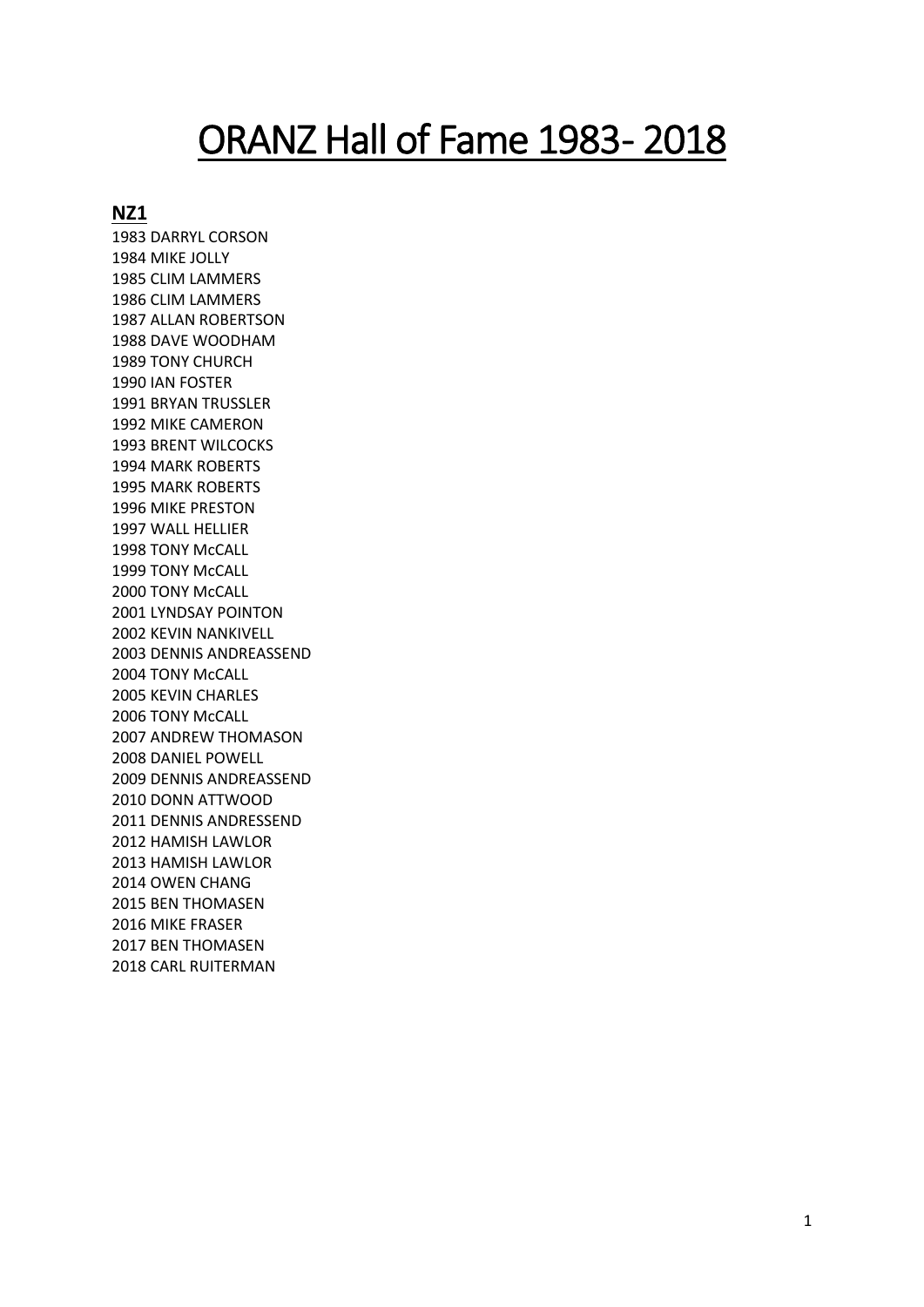1997 TONY McCALL 1998 TONY McCALL 1999 TONY McCALL 2000 TONY McCALL 2001 SHANE HUXSTABLE 2002 CLIM LAMMERS 2003 TONY McCALL 2004 TONY McCALL 2005 KEVIN CHARLES 2006 TONY McCALL 2007 TONY McCALL 2008 DANIEL POWELL 2009 DENNIS ANDREASSEND 2010 MALCOLM LANGLEY 2011 DENNIS ANDREASSEND 2012 MALCOLM LANGLEY 2013 TONY McCALL 2014 ASH KELLY 2015 JOHN MORGAN 2016 MIKE FRASER 2017 TONY McCALL 2018 MIKE FRASER

#### **CLASS 2**

2000 MIKE PARKS 2001 KEVIN COOPER 2002 2003 MAURICE BAIN 2004 NIGEL NEWLANDS 2005 2006 RON CAMPBELL 2007 RON CAMPBELL 2008 NIGEL NEWLANDS 2009 ANTHONY HEWITT 2010 NIGEL NEWLANDS 2011 STEVEN BOYD 2012 MICHEAL HAY 2013 NIGEL NEWLANDS 2014 STEVEN BOYD 2015 RON CROSBY 2016 BLAIR PREBBLE 2017 RON CROSBY 2018 RON CROSBY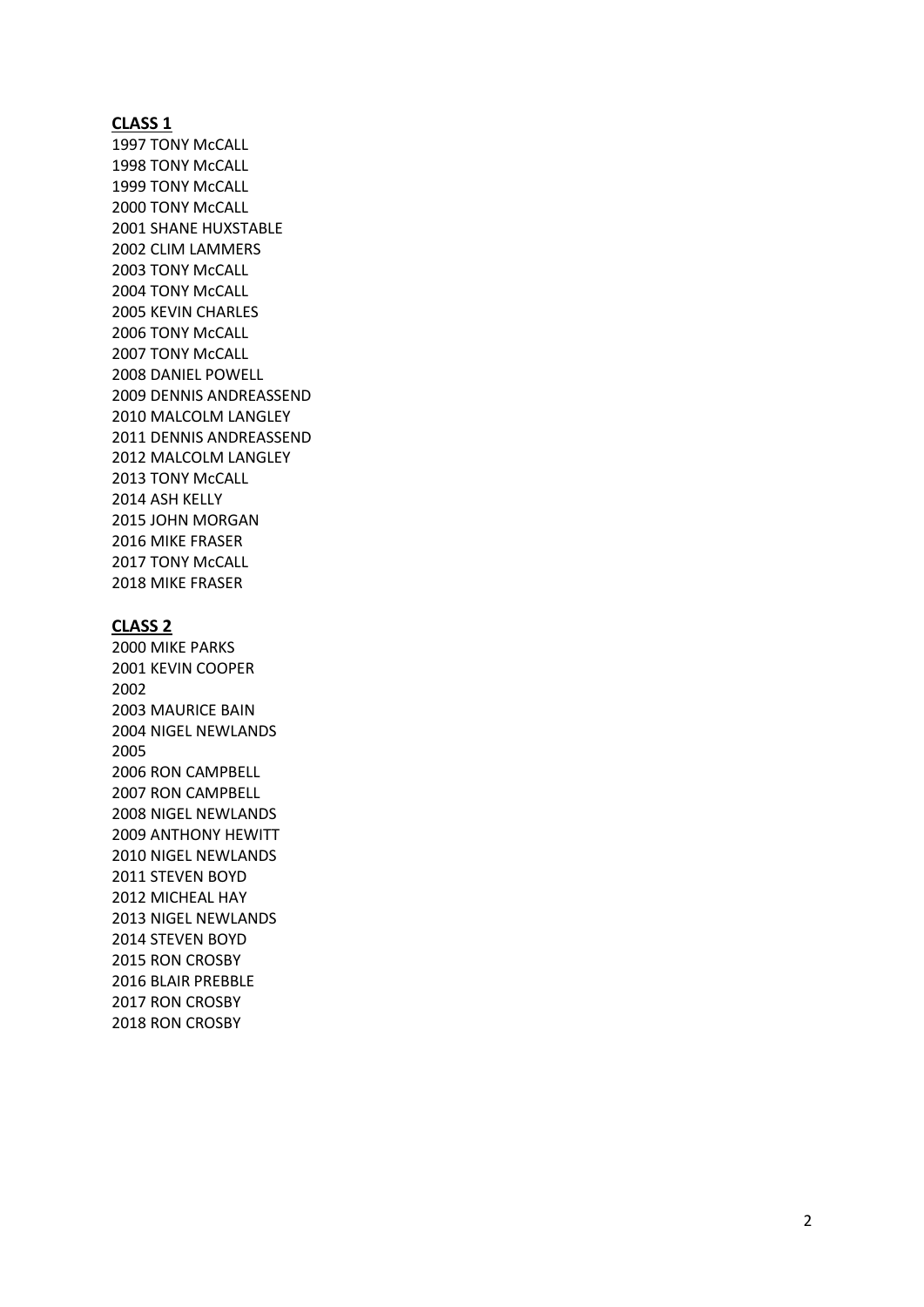1998 STEVE FRANKLIN 1999 KEVIN HALL 2000 MATTHEW KOPPENS 2001 LINDSAY POINTON 2002 DENNIS ANDDREASSEND 2003 DENNIS ANDDREASSEND 2004 WAYNE MORIARTY 2005 DENNIS ANDDREASSEND 2006 KEVIN HALL 2007 WAYNE MORIARTY 2008 DENNIS ANDDREASSEND 2009 NIGEL SUTHERLAND 2010 DONN ATTWOOD 2011 RON MCPHAIL 2012 WAYNE MORIARTY 2013 WAYNE MORIARTY 2014 WAYNE MORIARTY 2015 DEVLIN HILL 2016 BRENDON MIDGLEY 2017 BRENDON MIDGLEY 2018 JARROD MARWOOD

# **CLASS 4**

2000 BRYAN CHANG 2001 2002 2003 2004 2005 2006 2007 RICK CROSBY 2008 SIMON SMITH 2009 SIMON SMITH 2010 PAUL MILNE 2011 DARRIN THOMASON 2012 DARRIN THOMASON 2013 REX CROSKERY 2014 GLENN TURVEY 2015 GLENN TURVEY 2016 DARRIN THOMASON 2017 GLENN TURVEY 2018 (*NO CONTENDERS)*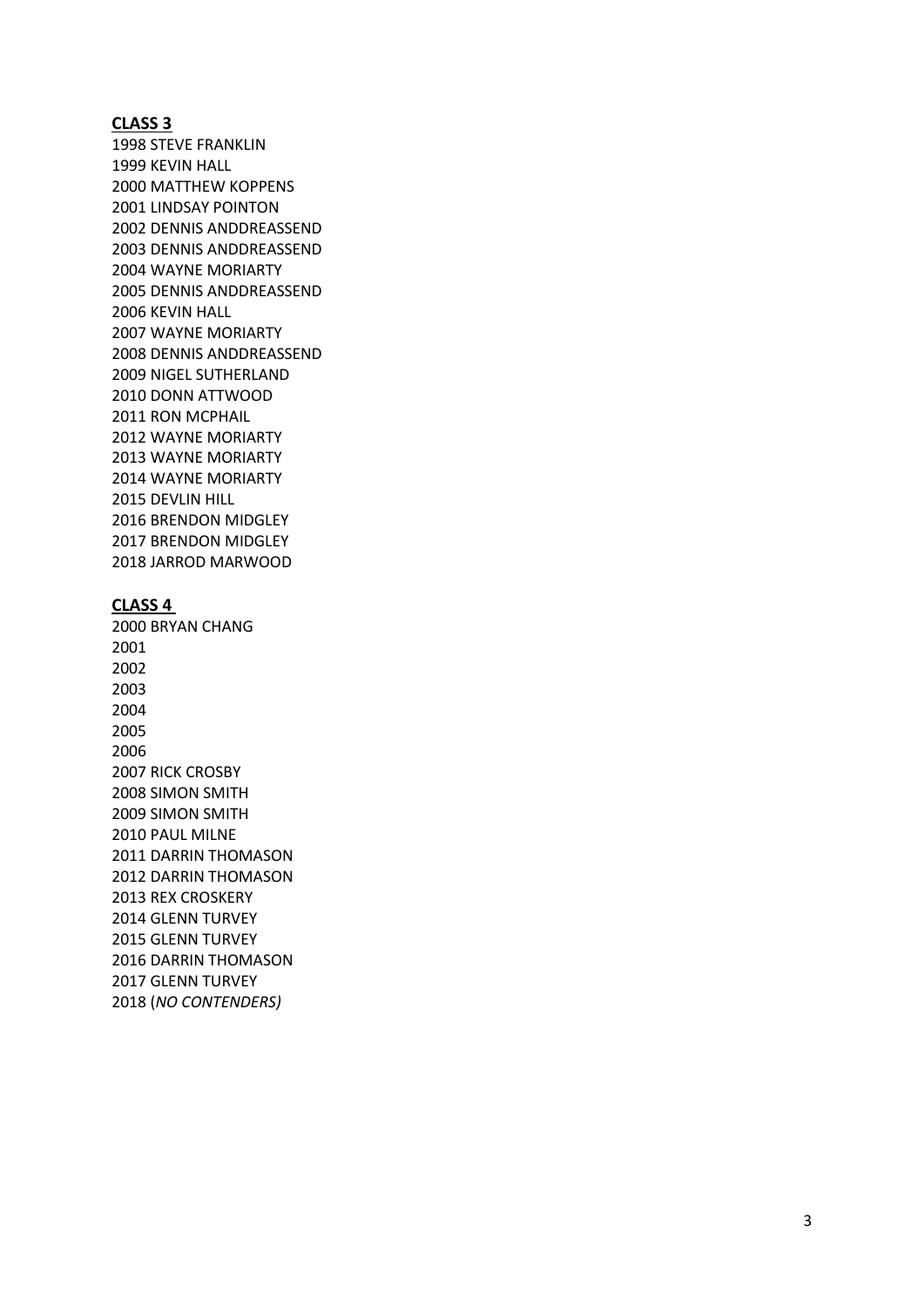1997 ANDREW THOMASON 1998 ANDREW THOMASON 1999 WARREN ADAMS 2000 ANDREW THOMASON 2001 ANDY APERLEY 2001 CHRIS COULDER 2002 KEVIN NANKIVELL 2003 KEVIN NANKIVELL 2004 DEAN GRAHAM 2005 DAVID PARRET 2006 DEAN GRAHAM 2007 RYAN DENSEM 2008 NICK HALL 2009 DEAN GRAHAM 2010 NICK HALL 2011 NICK HALL 2012 ALASTAIR MANNING 2013 GREG CARRINGTON HOGG 2014 GRAHAM FLEMING 2015 NICK MAGNESS 2016 CLINT DENSEM 2017 TODD GRAHAM 2018 TODD GRAHAM

# **CLASS 6**

2009 NEIL FALKINGHAM 2010 PETE WEATHERLY 2011 JASON DELAHUNTY 2012 ROGER McKAY 2013 ROGER McKAY 2014 ROGER McKAY 2015 WARREN ADAMS 2016 WARREN ADAMS 2017 WARREN ADAMS 2018 *(NO CONTENDERS)*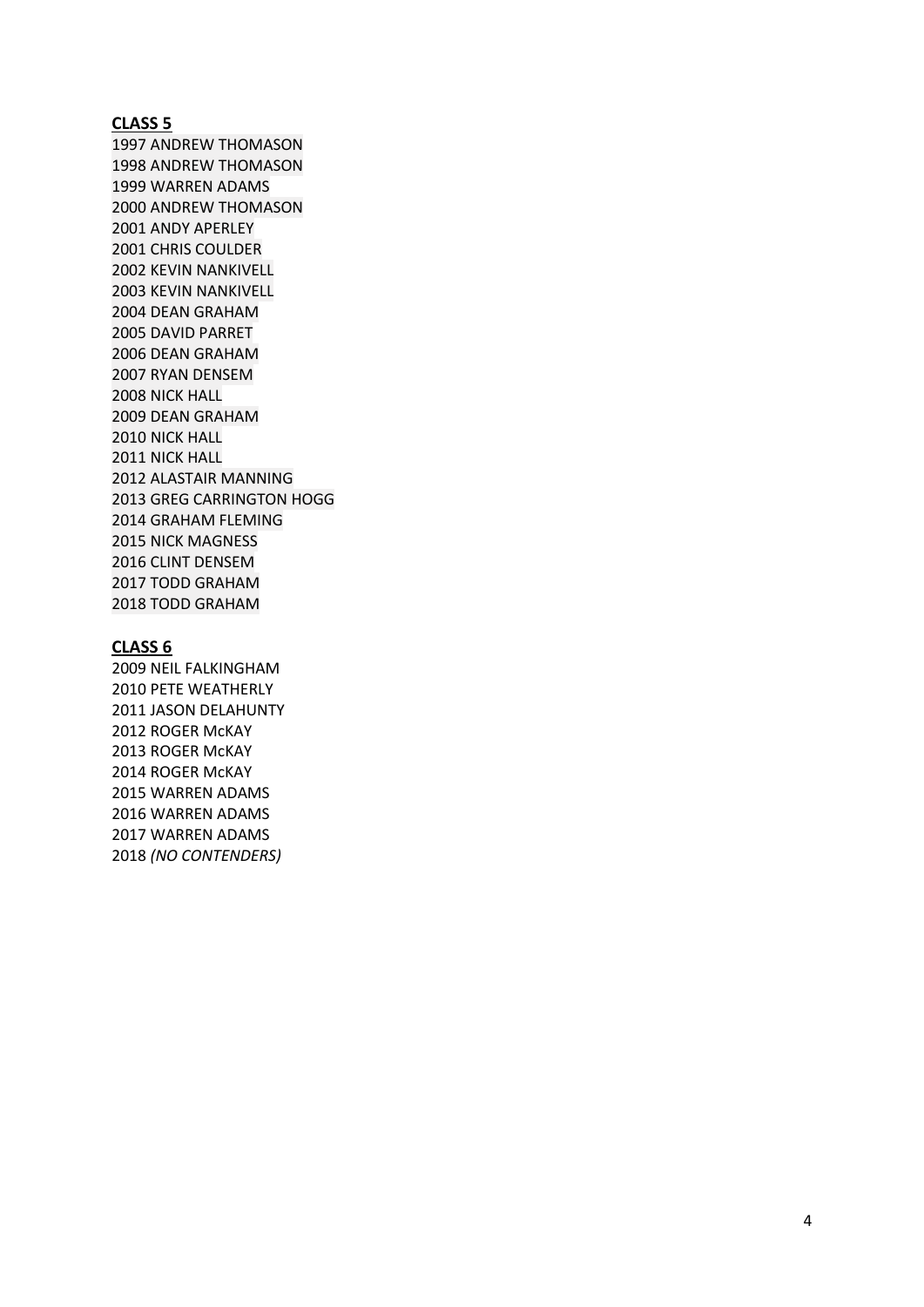1997 WAL HELLIER 1998 1999 2000 2001 GLENN TURVEY 2002 2003 2004 2005 2006 2007 2008 2009 2010 JOSH HOYLAND 2011 TAINE CARRINGTON 2012 TAINE CARRINGTON 2013 TAINE CARRINGTON 2014 DYSON DELAHUNTY 2015 OLLIE McCALL 2016 RAY TAVINOR JNR 2017 DANIEL RUSBATCH 2018 JACK HELLIER

#### **CLASS 8**

1996 BRYAN CHANG 1997 BRYAN CHANG 1998 WARREN ARTHUR 1999 WARREN ARTHUR 2000 ANTONY GEORGE 2001 CLIVE GEORGE 2002 WARREN ARTHUR 2003 GREG HIDDLESTON 2004 BRYAN CHANG 2005 KERRY THOMASON 2006 GARY BAKER 2007 ANDREW THOMASON 2008 RAANA HORAN 2009 DONALD PRESTON 2010 RAANA HORAN 2011 DONALD PRESTON 2012 MARTIN VAN DER WAL 2013 DONALD PRESTON 2014 OWEN CHANG 2015 NICK HALL 2016 RAANA HORAN 2017 NICK HALL 2018 BRYAN CHANG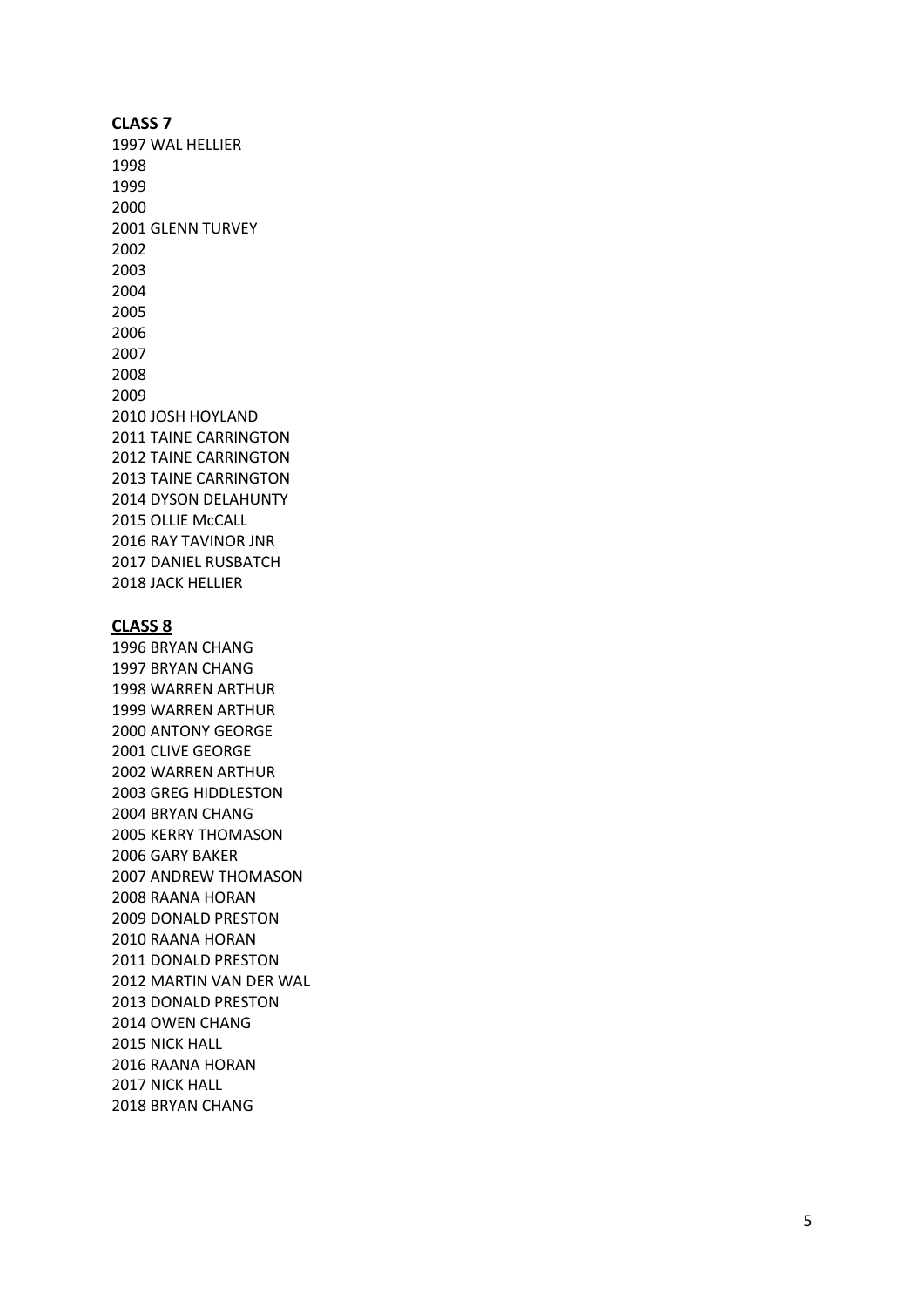2000 BRETT GRANGER 2001 2002 2003 DENISE BEYNON 2004 2005 2006 2007 2008 2009 2010 2011 2012 2013 MAURICE BAIN 2014 MAURICE BAIN 2015 GREG CARRINGTON HOGG 2016 GREG CARRINGTON HOGG 2017 GREG CARRINGTON HOGG 2018 *(NO CONTENDERS)*

#### **CLASS 10**

2000 KONRAD SCOTT 2001 2002 2003 2004 2005 2006 2007 2008 2009 2010 2011 HAMISH LAWLOR 2012 HAMISH LAWLOR 2013 HAMISH LAWLOR 2014 DAMIAN HALLIDAY 2015 ROSCO GAUDIN 2016 SCOTT BUCKLEY 2017 2018 SAMANTHA ATKINS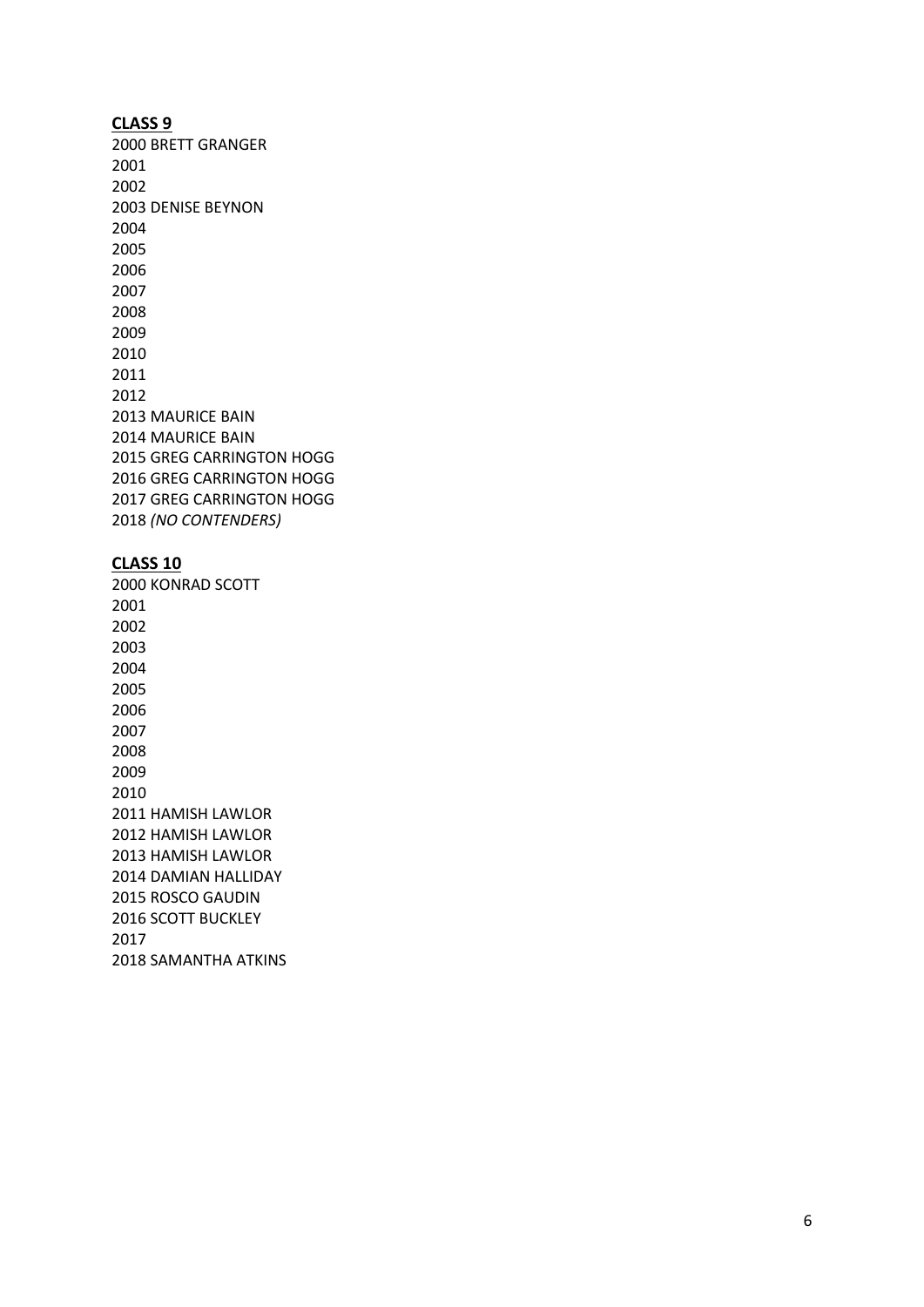# **CLASS C**

1998 NATALIE ELLIOT 1999 RENE SCIARONE 2000 DEAN CHRISTMAS 2001 DONN ATTWOOD 2002 DONN ATTWOOD 2003 DONN ATTWOOD 2004 RENE SCIARONE 2005 PAUL COOPER 2006 SHAWN DICKENS 2007 SHAWN DICKENS 2008 TROY TUFFNELL 2009 TROY TUFFNELL 2010 NICK LEAHY 2011 TERRY MUNRO 2012 BEN HOWARD 2013 WAYNE ROWE 2014 CAMPBELL WITHERFORD 2015 CAMPBELL WITHERFORD 2016 BRAD HARVEY 2017 KARL BURBAGE 2018 MARK GOLDSTONE

# **CLASS U**

2013 BEN THOMASON 2014 BEN THOMASON 2015 BEN THOMASON 2016 MIKE ALEXANDER 2017 CARL RUITERMAN 2018 CARL RUITERMAN

#### **CLASS S**

2016 BEN THOMAS E N 2017 BEN THOMAS E N 2018 SLIM SLEE